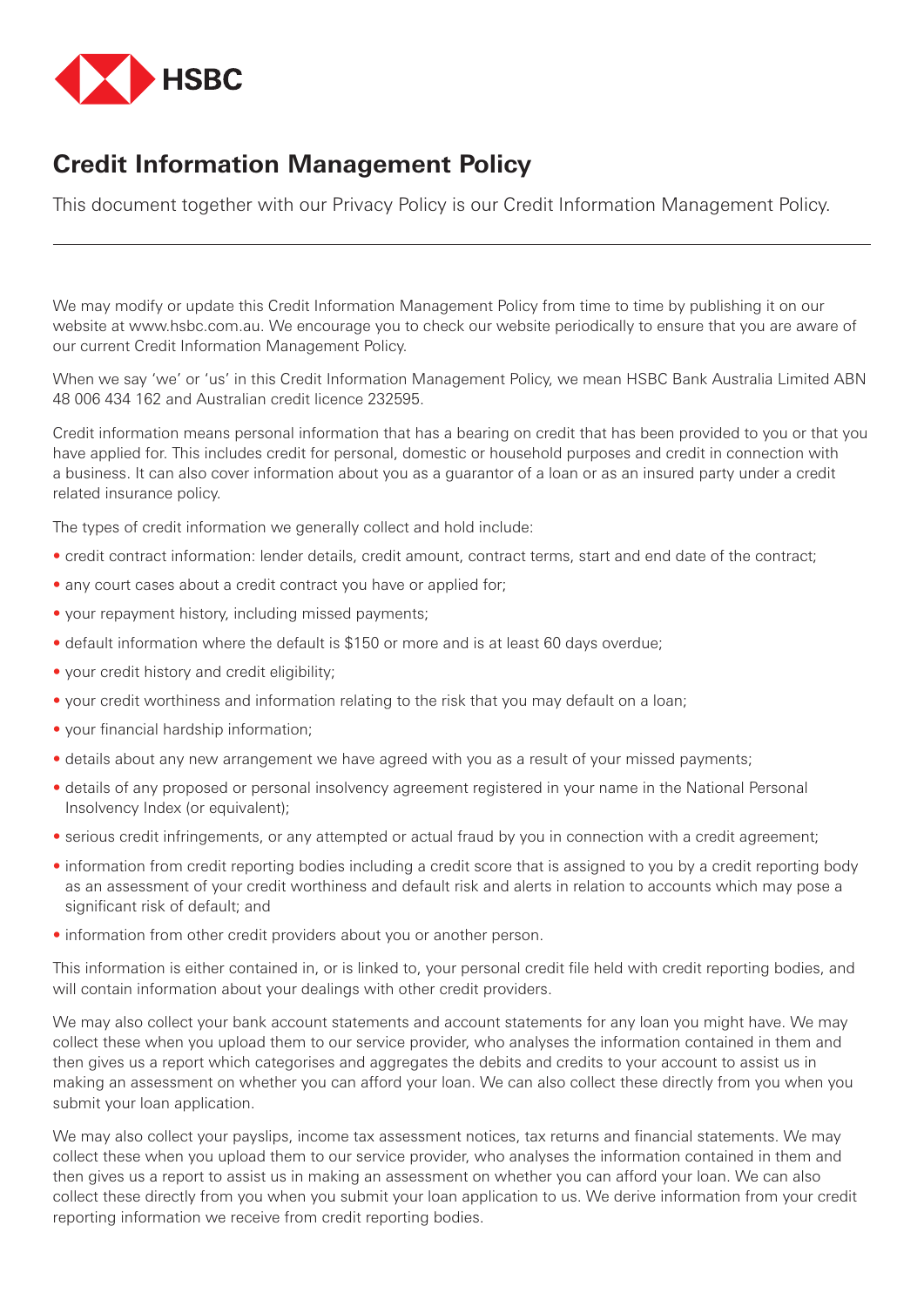

The kinds of information we generally derive from your credit information are:

| When you apply to us                                                                                                                                                                                                                                                                                                                                                                                                                                                                                                                               | During your loan with us                                                                                                                                                                                                                                                                                                                                                                                                                                                                                                                                                                                                                                                                                                                                                                                                                                                                                                                                                                                                                                                                                                       |
|----------------------------------------------------------------------------------------------------------------------------------------------------------------------------------------------------------------------------------------------------------------------------------------------------------------------------------------------------------------------------------------------------------------------------------------------------------------------------------------------------------------------------------------------------|--------------------------------------------------------------------------------------------------------------------------------------------------------------------------------------------------------------------------------------------------------------------------------------------------------------------------------------------------------------------------------------------------------------------------------------------------------------------------------------------------------------------------------------------------------------------------------------------------------------------------------------------------------------------------------------------------------------------------------------------------------------------------------------------------------------------------------------------------------------------------------------------------------------------------------------------------------------------------------------------------------------------------------------------------------------------------------------------------------------------------------|
| • if you can afford to repay money we will lend to you;<br>• how much we should lend to you;<br>• to assess the likelihood of you not repaying us;<br>• whether the occupation, income, expenses, net<br>assets and other financial information you tell us in<br>your application are plausible; and<br>• whether an application is legitimate.                                                                                                                                                                                                   | • whether we should authorise a transaction you<br>make;<br>• whether we should re-issue a credit card;<br>• if we should include you in any promotions;<br>• your repayment behaviour, including any missed<br>repayments and defaults;<br>· information on how much you utilise your loan;<br>• how you draw money out of your loan;<br>• the types of products you have with us; and<br>• whether you or our other customers are at risk<br>of experiencing financial difficulty or missing a<br>repayment or are at risk of default.                                                                                                                                                                                                                                                                                                                                                                                                                                                                                                                                                                                       |
| When you have missed repayments on your loan                                                                                                                                                                                                                                                                                                                                                                                                                                                                                                       | For our strategies and practices                                                                                                                                                                                                                                                                                                                                                                                                                                                                                                                                                                                                                                                                                                                                                                                                                                                                                                                                                                                                                                                                                               |
| • to assess the likelihood of recovering what you owe<br>us;<br>• if you've moved and not told us, and where you<br>might have moved to;<br>• the best way to collect overdue repayments from<br>you, including whether or not you will make<br>payment of any overdue repayment; and<br>• whether you're eligible for a financial hardship<br>variation to your loan contract or further financial<br>hardship variation;<br>• whether we should pro-actively contact you to<br>inform you of the financial hardship options available<br>to you. | • how we can best maximise our profit on the money<br>we've lent you;<br>• to help us decide whether we should introduce new<br>or make changes to our existing product features,<br>rewards and incentives, and fees and charges;<br>• the plausibility of the occupation, income,<br>expenditure and net asset position and other<br>financial information in a credit application;<br>. to assess the likelihood of default for loan<br>applications and for missed repayments and risks of<br>default after we give you a loan;<br>• whether any transactions on your account should<br>cause us to commence collections activities;<br>• whether our credit policies are sufficient and any<br>enhancements we should make;<br>• whether you are eligible for marketing and<br>promotions of our products and services;<br>• should we reduce any credit limit or level we will<br>allow a customer to transact over their credit limit;<br>• the best way to collect overdue repayments across<br>our customer base; and<br>· deciding whether we should sell your loan contract<br>to a third party and for what price. |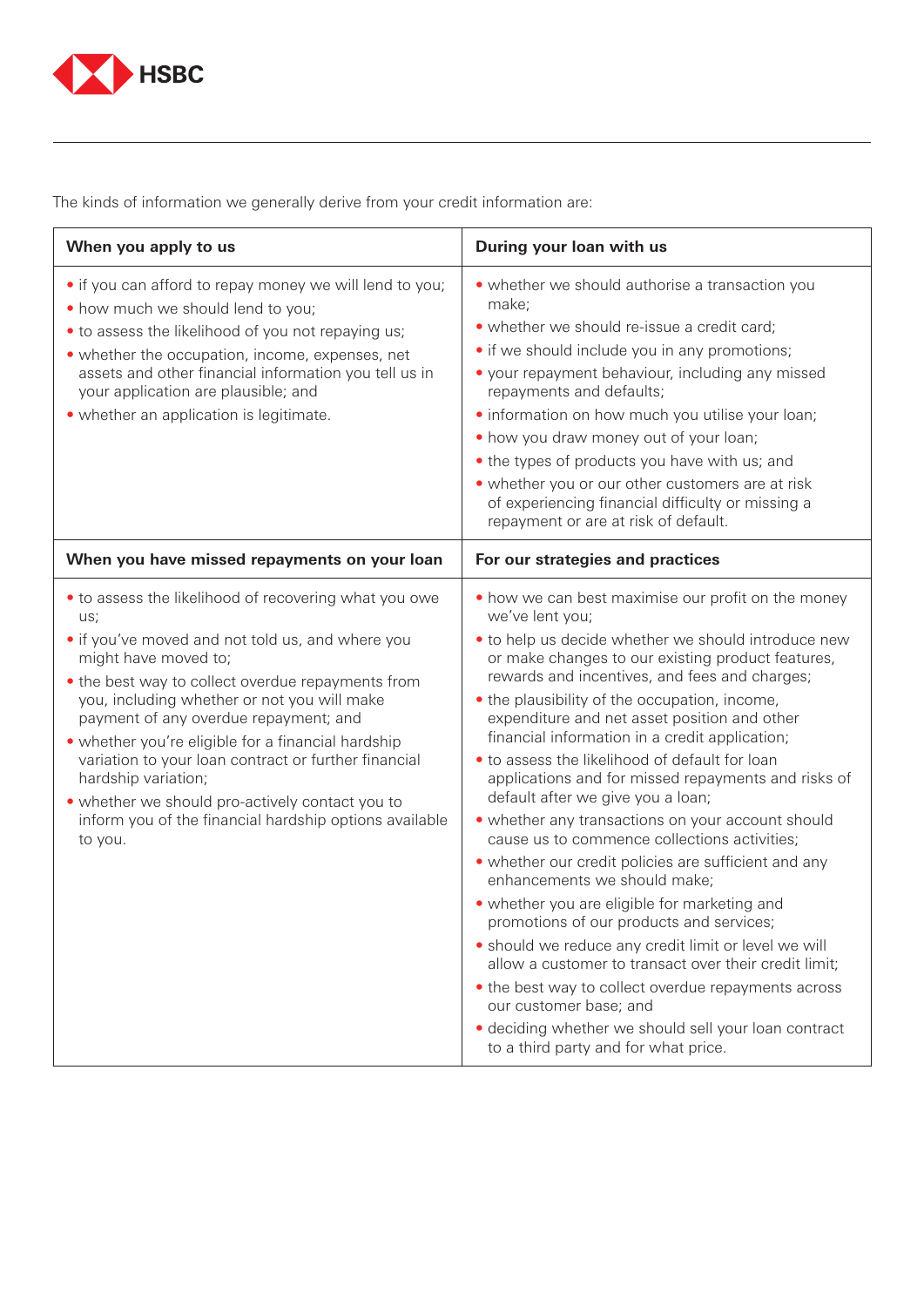

In addition to the purposes set out in "Why we collect, hold, use and disclose your personal information" of the Privacy Policy, we also collect, hold, use and disclose your credit information for the following purposes:

- to comply with our obligations to report to a credit reporting body (including disclosing information such as the date you took out your loan and closing date, your loan limit, whether the loan is a home loan, credit card, personal loan or other type of loan, any joint applicants, your repayment amount and frequency, any repayments you have missed that are at least 14 days overdue, any overdue repayments that you have brought up to date, defaults on your loan that are \$150 or more and at least 60 days overdue where we've issued you with a written notice asking you to pay us, financial hardship information, payment arrangements or other arrangements you have agreed with us such as a personal insolvency agreement, serious credit infringements, as well as any updates to these);
- to pre-screen your credit score in order to proceed with an application for credit
- to assist us in assessing any financial hardship application you make; and
- to request a credit reporting body to undertake a pre-screening of a list of individuals using eligibility criteria nominated by us for the purposes of marketing and promotions of our products and services.

We disclose your credit information to the following credit reporting bodies. You can get a free copy of your credit report and information about their policies on management of credit related personal information by contacting them below:

**Equifax**

www.equifax.com.au/personal/products/my-credit-file T: 138 332 GPO Box 964 North Sydney NSW 2059

## **Experian**

www.experian.com.au/order-credit-report creditreport@au.experian.com.au / T: 03 8699 0100 Attn: Consumer Support Team GPO Box 1969 North Sydney NSW 2060

## **illion**

CheckYourCredit.com.au T: 13 23 33 PO Box 7405 St Kilda Road Melbourne VIC 3004